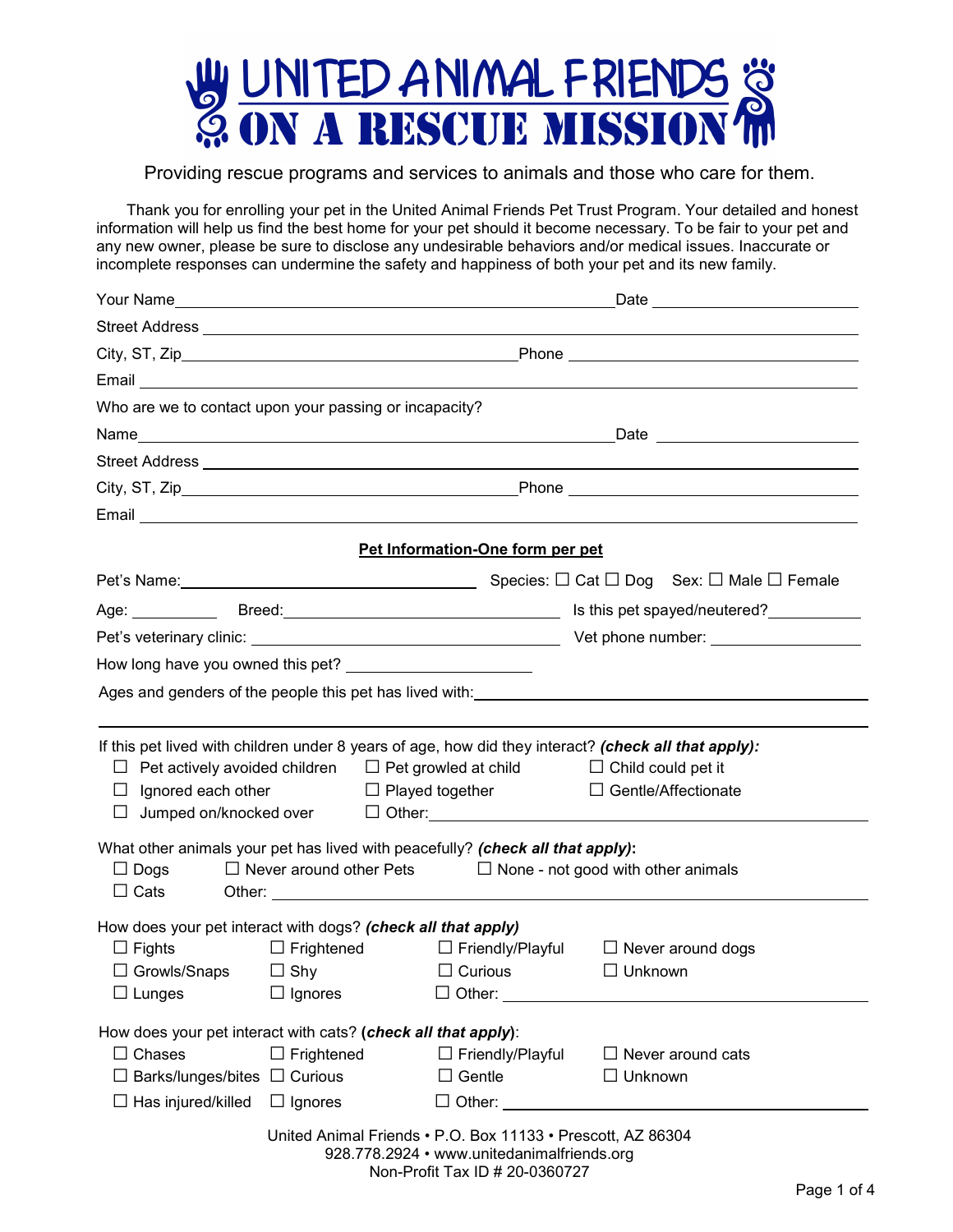

| Would you recommend placing this pet in a home with dogs? $\Box$ Yes $\Box$ No $\Box$ Unsure<br>Would you recommend placing this pet in a home with cats? $\Box$ Yes $\Box$ No $\Box$ Unsure                                                                                                                                                                                                                                                                                                                                                                    |  |
|-----------------------------------------------------------------------------------------------------------------------------------------------------------------------------------------------------------------------------------------------------------------------------------------------------------------------------------------------------------------------------------------------------------------------------------------------------------------------------------------------------------------------------------------------------------------|--|
| Is your pet housebroken?<br>$\Box$ Yes<br>$\Box$ No<br>$\Box$ Cat Uses litter box faithfully $\Box$ Cat does not use litter box faithfully                                                                                                                                                                                                                                                                                                                                                                                                                      |  |
| Is your pet crate/kennel trained? $\Box$ Yes $\Box$ No What does your pet do while crated?<br>If your pet chews, what does he/she like to chew on? (check all that apply):<br>$\Box$ Chews/scratches furniture<br>$\Box$ Chews socks/clothing<br>$\Box$ Only chews toys<br>$\Box$ Chews when not home<br>$\Box$ Chews/scratches at doorways/windows $\Box$ Chews rawhide/bones<br>$\Box$ Doesn't chew/scratch at all<br>$\square$ Chews at fences $\square$ Other $\square$<br>What does your pet do when you try to take an item away?________________________ |  |
| Where is your pet kept when you are home? (check all that apply):<br>$\Box$ Always Outside $\Box$ Sometimes Outside $\Box$ Loose in the House<br>$\Box$ In Garage<br>$\Box$ In Basement<br>$\Box$ Crate/Kennel<br>□ Tied Outside □ □ Confined to A Room (what room)<br>□ Tied Outside □ □ Confined to A Room (what room)                                                                                                                                                                                                                                        |  |
| Where is your pet kept when you're not home? (check all that apply):<br>$\Box$ Always Outside<br>$\Box$ Sometimes Outside<br>$\Box$ Loose in the House<br>$\Box$ In Garage<br>$\Box$ In Basement<br>$\Box$ Crate/Kennel                                                                                                                                                                                                                                                                                                                                         |  |
| How many hours a day is your pet left alone?<br>$\Box$ More Than 10 hours $\Box$ 8-10 hours<br>$\Box$ 0-4 hours<br>$\Box$ Seldom left alone<br>$\Box$ 5-8 hours<br>$\Box$ Other: $\Box$                                                                                                                                                                                                                                                                                                                                                                         |  |
| How do you confine your pet to your yard? (check all that apply):<br>$\Box$ None - pet runs free<br>$\Box$ Completely fenced and its height: $\Box$ 6 Foot $\Box$ 5 Foot $\Box$ 4 Foot<br>$\Box$ Tied                                                                                                                                                                                                                                                                                                                                                           |  |
| Has your pet ever escaped? if so how? (check all that apply):<br>$\Box$ Climbs fence<br>$\Box$ Runs away if off leash<br>$\Box$ Does not escape or run away<br>$\Box$ Runs but comes when called<br>$\Box$ Digs under/chews through fence<br>Opens latch<br>Jumps over                                                                                                                                                                                                                                                                                          |  |
| United Animal Friends • P.O. Box 11133 • Prescott, AZ 86304<br>928.778.2924 • www.unitedanimalfriends.org                                                                                                                                                                                                                                                                                                                                                                                                                                                       |  |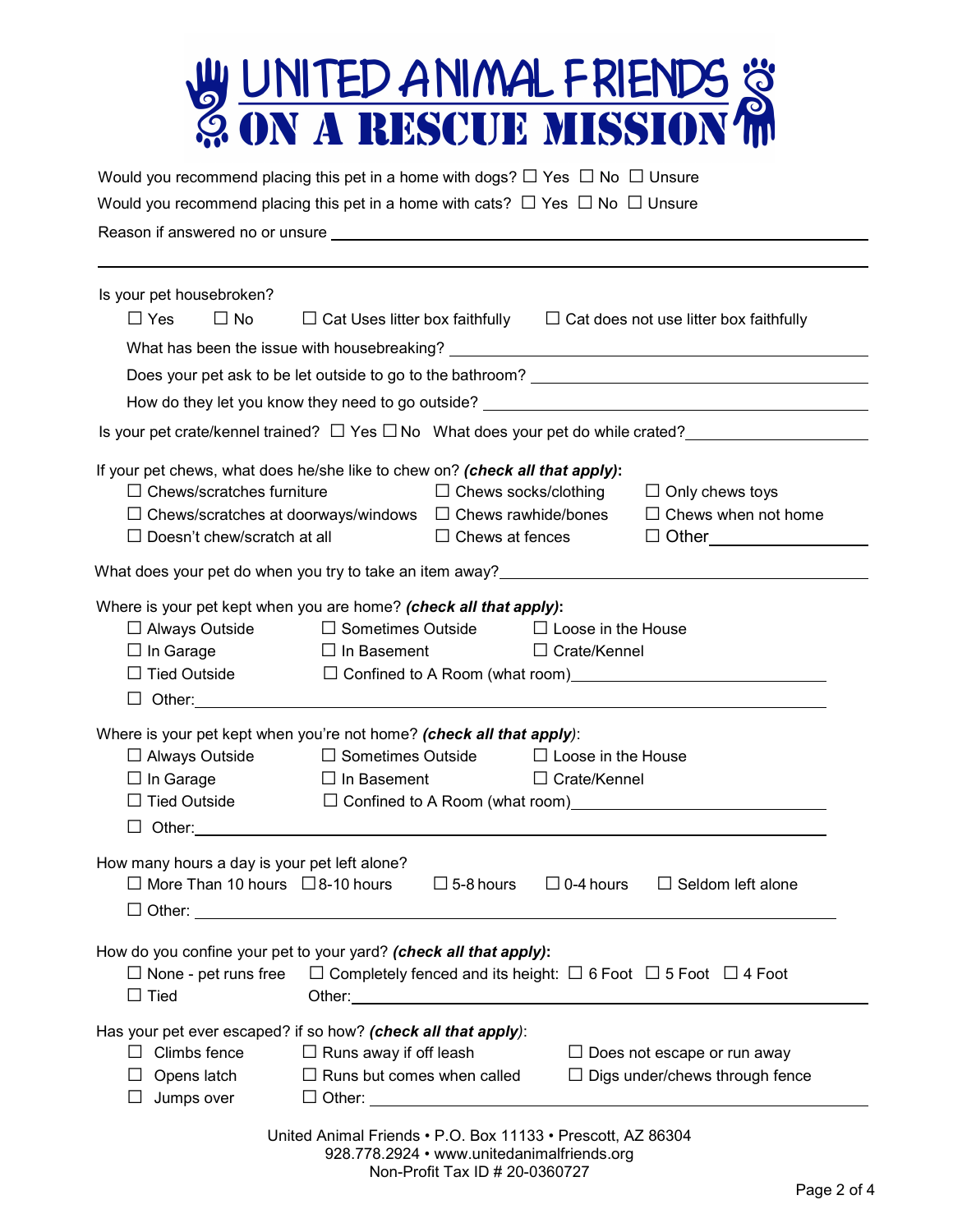| W UNITED ANIMAL FRIENDS &<br>@ ON A RESCUE MISSION M                                                                                                                                                                                                                                                                                                                       |
|----------------------------------------------------------------------------------------------------------------------------------------------------------------------------------------------------------------------------------------------------------------------------------------------------------------------------------------------------------------------------|
| What type of training has your pet had?<br>$\Box$ Group obedience classes $\Box$ Professional/Private sessions<br>$\Box$ None                                                                                                                                                                                                                                              |
| What commands does your pet respond to? (check all that apply):<br>$\Box$ Fetch<br>□ Stay   □ Paw/Shake<br>$\square$ Sit<br>$\Box$ Down<br>$\Box$ Heel                                                                                                                                                                                                                     |
| Are there any particular people or things that your pet appears to be afraid of? (check all that apply):<br>$\square$ Men<br>$\Box$ Women $\Box$ Children $\Box$ Strangers<br>$\Box$ Loud noises<br>$\Box$ Dogs $\Box$ Cats $\Box$ Cars/trucks $\Box$ Thunderstorms<br>$\Box$ Water<br>□ Vacuums/Brooms □ People in uniform □ Other: <u>□ □ People in uniform</u> □ Other: |
| What circumstances or situations should be avoided that may cause your pet to behave aggressively?                                                                                                                                                                                                                                                                         |
| Does your pet have any current, previous or recurring medical or behavioral problems? (details please):                                                                                                                                                                                                                                                                    |
| Is your pet currently on any medication? Mat medication? Mathematical medication of the current of the control of the control of the control of the control of the control of the control of the control of the control of the<br>What brand and type of food have you been feeding your Pet?                                                                              |
| I certify that I have the authority to enroll in the Pet Trust Program. Upon my death or incapacitation, I hereby<br>relinquish all rights of ownership in the above pet to United Animal Friends. I agree that the pet may be placed<br>up for adoption or humanely euthanized if recommended by a veterinarian due to pain or suffering.                                 |
| I authorize the transfer of my pet's information, as stated in this document, to a new owner when this pet is<br>adopted. The information on this form is to the best of myknowledge, accurate and complete.                                                                                                                                                               |
| I understand that every effort will be made to place the pet in a foster home while it awaits adoption, but it may<br>be housed temporarily in a kennel until a foster home becomes available.                                                                                                                                                                             |
| I understand that United Animal Friends will attempt to place my animals in the same home but also understand<br>the most important thing is to have them in a loving home, even if it means they are separated.                                                                                                                                                           |
| A donation of at least \$5,000 per pet is to be paid to United Animal Friends upon transfer of the pet. United Animal<br>Friends will use these funds to provide shelter, food and medical care for the pet until it leaves their care. Any<br>remaining funds will remain with United Animal Friends for its general operations.                                          |
|                                                                                                                                                                                                                                                                                                                                                                            |
| Date _______________________                                                                                                                                                                                                                                                                                                                                               |
| United Animal Friends . P.O. Box 11133 . Prescott, AZ 86304<br>928.778.2924 • www.unitedanimalfriends.org                                                                                                                                                                                                                                                                  |

Non-Profit Tax ID # 20-0360727